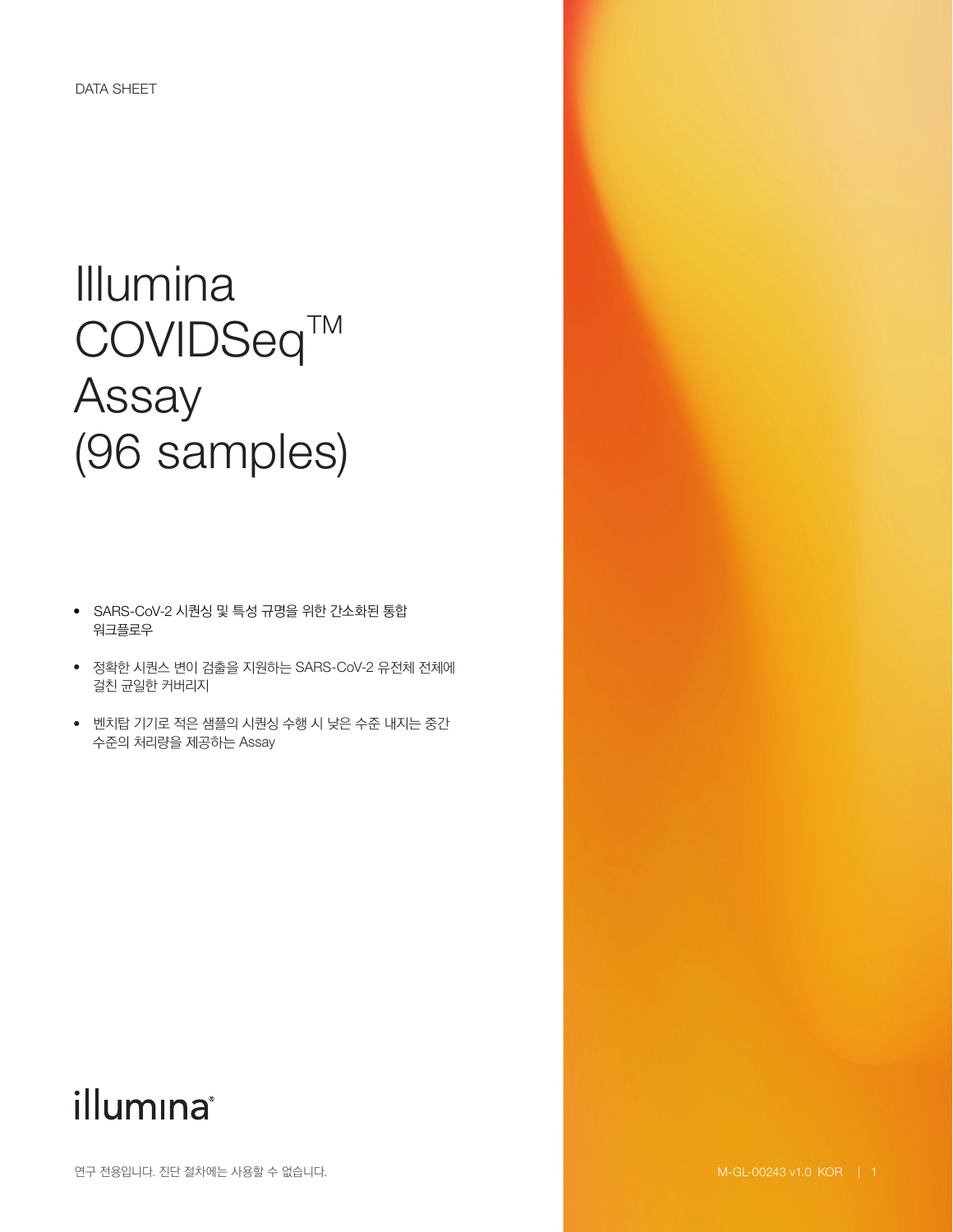#### 소개

COVID-19 팬데믹이 여전히 전 세계에서 기승을 부리면서[,](#page-2-0) 1 알파(B.1.1.7), 베타, 델타, 감마, 오미크론 등 다양한 변이가 연이어 출현하고 있습니다. 이러한 변이들과 다른 새로운 SARS-CoV-2 균주(strain)는 전염성과 심각성이 더 높을 수 있기 때문에 공중 보건 노력, 일부 진단 검사, 팬데믹 대응을 위해 개발된 백신에 대한 우려의 목소리가 커지고 있습니다.<sup>[2](#page-2-1)</sup> 이러한 우려를 해소하기 위해서는 새로운 SARS-CoV-2 변이를 확인하고 모니터링하는 유전체 감시(genomic surveillance)가 필요합니다. Illumina COVIDSeq Assay(96 samples)는 랩에서 새로운 SARS-CoV-2 변이 및 계통(lineage)의 등장과 확산을 파악하고 추적할 수 있도록 낮은 수준 내지는 중간 수준의 처리량을 제공하는 앰플리콘(amplicon) 기반의 차세대 시퀀싱(next-generation sequencing, NGS) assay입니다.

### Illumina COVIDSeq Workflow

Illumina COVIDSeq Assay(96 samples)는 SARS-CoV-2의 검출 및 특성 규명을 위해 유전 물질의 분리부터 시퀀싱과 데이터 분석까지 전 과정을 통합하는 간소화된 워크플로우의 한 구성 요소입니다(그림 1).

#### 라이브러리 준비

Illumina COVIDSeq Assay(96 samples) 키트에는 cDNA 변환(conversion), 증폭(amplification) 그리고 라이브러리 준비(library preparation)에 필요한 모든 시약뿐만 아니라, 공개적으로 사용 가능한 검증된 ARTIC multiplex PCR protocol을 기반으로 SARS-CoV-2 RNA의 검출과 특성 규명을 위해 개발된 ARTIC v3 primer pool이 포함되어 있습니다. 바이러스 유전체 커버리지(viral genome coverage)와 변이 검출(variant calling) 성능의 향상을 위해 변경 및 최적화를 거친 ARTIC v4 primer pool을 액세서리 제품으로 사용해 볼 수도 있습니다.

#### 시퀀싱

이렇게 준비한 라이브러리는 모든 Illumina 시퀀싱 시스템으로 시퀀싱이 가능합니다. 다만 Illumina COVIDSeq Assay(96 samples)는 적은 수의 샘플 처리에 알맞게 설계되었으므로 이 경우에는 iSeq™ 100, MiniSeq™, MiSeq™, NextSeq™ 550, NextSeq 1000, NextSeq 2000 시스템과 같은 벤치탑 플랫폼으로 시퀀싱하는 것이 적합합니다. 리드 길이(read length)는 2 x 101 bp 그리고 2 x 151 bp를 권장합니다.

#### 데이터 분석

Illumina DRAGEN™ COVID Lineage App을 BaseSpace™ Sequence Hub에서 무료로 이용할 수 있습니다. 사용이 용이한 Illumina DRAGEN COVID Lineage App은 SARS-CoV-2 검출, 참조 유전체(reference genome)에 리드 정렬(alignment), 변이 검출 및 공통(consensus) 유전체 시퀀스 생성 기능을 지원합니다. Pangolin과 NextClade를 함께 사용하면 Dragen COVID Lineage App으로 대부분의 유전체 감시에 필요한 계통 및 분기군(clade)도 검출할 수 있습니다.

## 균일한 SARS-CoV-2 유전체 커버리지

Illumina COVIDSeq Assay(96 samples)는 SARS-CoV-2 유전체 전체, 그중에서도 SARS-CoV-2 유전체의 핵심 영역인 스파이크 단백질 유전자좌(spike protein locus)<sup>3[-5](#page-2-3)</sup>에 대한 균일한 커버리지를 제공합니다([그림](#page-2-4) 2). 심층적인 SARS-CoV-2 시퀀싱이 필요한 랩이라면, 새로운 변이의 특성을 상세히 파악하기 위해 스파이크 단백질 유전자좌에 대한 커버리지를 향상한 ARTIC v4 primer pool의 사용을 고려해 볼 수 있습니다([그림](#page-2-4) 2).



그림 1: Illumina COVIDSeq Workflow — Illumina COVIDSeq Assay(96 samples)를 사용해 SARS-CoV-2 라이브러리를 준비하고 원하는 Illumina의 벤치탑 시퀀싱 시스템에서 시퀀싱을 수행한 후 바이러스 검출, 변이 검출 및 균주 유형 분류(strain typing)를 위해 DRAGEN COVID Lineage App으로 데이터를 분석하는 간소화된 통합 워크플로우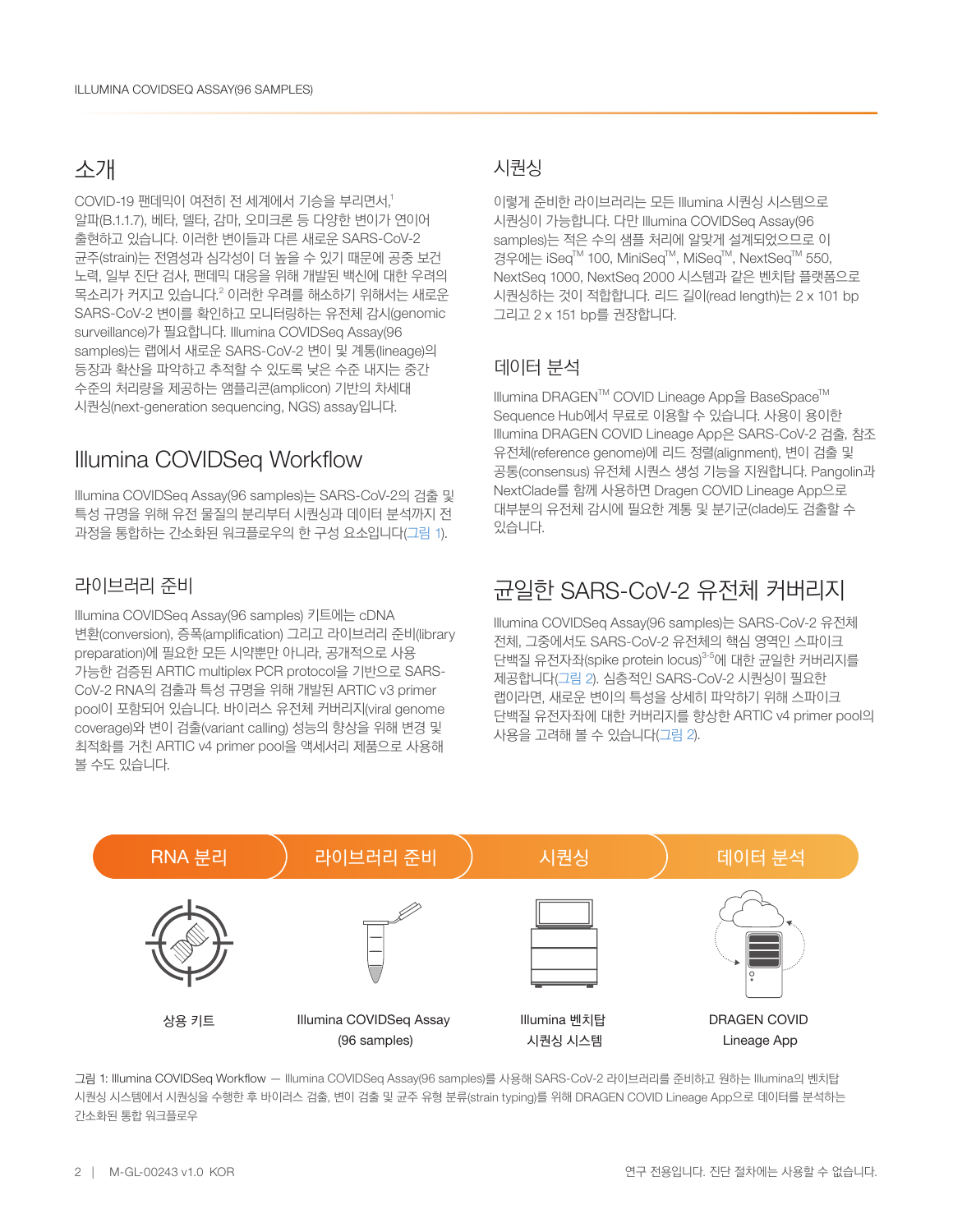<span id="page-2-4"></span>

그림 2: SARS-CoV-2 델타(B.1.617.2) 변이에 대한 균일한 유전체 커버리지 — ARTIC v3 primer pool(상)과 ARTIC v4 primer pool(하) 사용 시 스파이크 단백질 유전자좌(주황색 영역) 전체에 걸쳐 균일한 바이러스 유전체 커버리지를 제공하는 Illumina COVIDSeq Assay(96 samples). ARTIC v3 primer pool은 11개의 인간 대조 유전자에 대한 프라이머를 포함하며, ARTIC v4 primer pool은 포함하지 않음. 참고로 ARTIC v3와 ARTIC v4 사용 시 22K bp 근처에서 공통적으로 관찰된 급격한 커버리지 감소는 드롭아웃(drop-out)이 아닌 실제 여섯 개의 염기 결실(six-base deletion)을 나타냄.

### 요약

COVID-19 팬데믹 상황에 새로운 SARS-CoV-2 변이가 등장하고 전파됨에 따라 시퀀싱 기반의 바이러스 감시의 필요성이 대두되고 있습니다. Illumina COVIDSeq Assay(96 samples)는 새로운 SARS-CoV-2 변이 및 계통의 등장과 확산을 분산적으로 감시할 수 있도록 적은 샘플 배치(batch)의 사용을 지원합니다.

## 상세 정보

Illumina COVIDSeq Assay(96 samples)에 대한 자세한 내용은 [illumina.com/products/by-type/clinical-research-products/](http://www.illumina.com/products/by-type/clinical-research-products/covidseq-assay.html) [covidseq-assay.html](http://www.illumina.com/products/by-type/clinical-research-products/covidseq-assay.html)을 참조하시기 바랍니다.

Illumina COVIDSeq Assay(96 samples)로 성능을 향상하는 방법은 Technical Note(https://sapac.illumina.com/content/dam/ illumina/gcs/assembled-assets/marketing-literature/illumina[covidseq-tech-note-m-gl-00408/illumina-covidseq-tech-note](https://sapac.illumina.com/content/dam/illumina/gcs/assembled-assets/marketing-literature/illumina-covidseq-tech-note-m-gl-00408/illumina-covidseq-tech-note-m-gl-00408-kor.pdf)m-gl-00408-kor.pdf)를 통해 확인하실 수 있습니다.

#### 제품 목록

| 제품                                       | 카탈로그 번호  |
|------------------------------------------|----------|
| COVIDSeg Assay (96 samples) index 1      | 20049393 |
| COVIDSeg Assay (96 samples) index 2      | 20051772 |
|                                          |          |
| 액세서리 제품                                  | 카탈로그 번호  |
| COVIDSeg Positive Control (96 reactions) | 20051775 |

## 참고 문헌

- <span id="page-2-0"></span>1. World Health Organization. [WHO Director-General's statement on](https://www.who.int/director-general/speeches/detail/who-director-general-s-statement-on-ihr-emergency-committee-on-novel-coronavirus-(2019-ncov)) [IHR Emergency Committee on Novel Coronavirus \(2019-nCoV\).](https://www.who.int/director-general/speeches/detail/who-director-general-s-statement-on-ihr-emergency-committee-on-novel-coronavirus-(2019-ncov)) 30 January 2020.
- <span id="page-2-1"></span>2. Baric, RS. [Emergence of a highly fit SARS-CoV-2 variant.](https://www.nejm.org/doi/full/10.1056/NEJMcibr2032888) N Engl J Med. 2020;383:2684–2686.
- <span id="page-2-2"></span>3. McCarthy KR, Rennick LJ, Nambulli S, et al. [Recurrent deletions in](https://science.sciencemag.org/content/early/2021/02/02/science.abf6950) [the SARS-CoV-2 spike glycoprotein drive antibody escap](https://science.sciencemag.org/content/early/2021/02/02/science.abf6950)e. Science. 2021; doi:10.1126/science.abf6950.
- 4. Addetia A, Xie H, Roychoudhury P, et al. [Identification of multiple](https://www.ncbi.nlm.nih.gov/pmc/articles/PMC7309833/) [large deletions in ORF7a resulting in in-frame gene fusions in](https://www.ncbi.nlm.nih.gov/pmc/articles/PMC7309833/) [clinical SARS-CoV-2 isolates.](https://www.ncbi.nlm.nih.gov/pmc/articles/PMC7309833/) J Clin Virol. 2020; 129:104523.
- <span id="page-2-3"></span>5. Rosenthal SH, Kagan RM, Gerasimova A, et al. [Identification of](https://www.biorxiv.org/content/10.1101/2020.12.10.418855v1) [eight SARS-CoV-2 ORF7a deletion variants in 2,726 clinical](https://www.biorxiv.org/content/10.1101/2020.12.10.418855v1) [specimens](https://www.biorxiv.org/content/10.1101/2020.12.10.418855v1). bioRxiv. 2020; doi.org/10.1101/2020.12.10.418855.